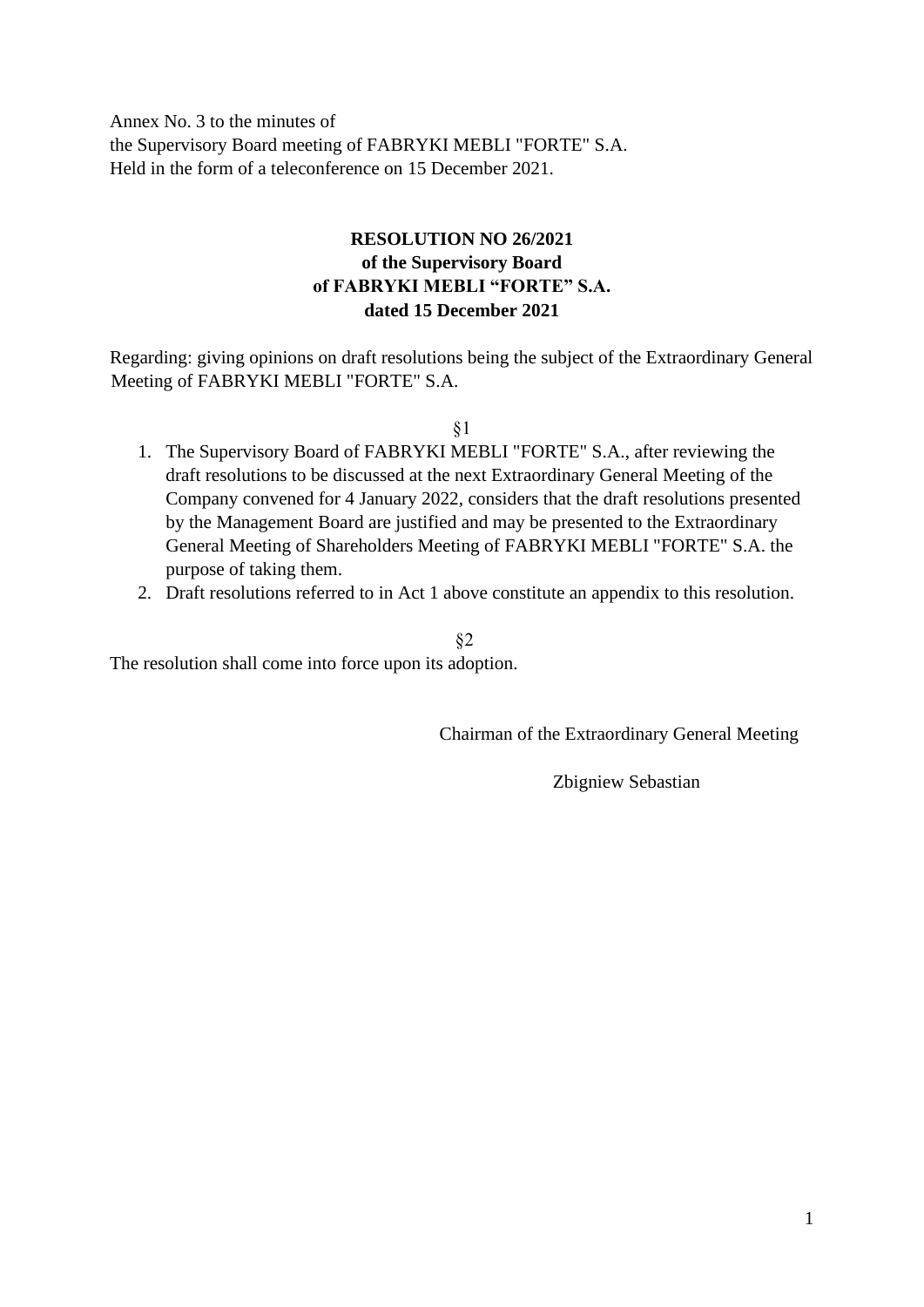Annex No. 3 to the Resolution No. 26/2021 of the Supervisory Board of FABRYKI MEBLI "FORTE" S.A. dated 15 December 2021

### **RESOLUTION NO /2022 of the Extraordinary General Meeting of FABRYKI MEBLI "FORTE" S.A. with its registered office in Ostrów Mazowiecka dated 4 January 2022**

Regarding: the election of the Chairman of the Extraordinary General Meeting

§1

The Extraordinary General Meeting of FABRYKI MEBLI "FORTE" Spółka Akcyjna with its registered office in Ostrów Mazowiecka resolves to elect ……………...…..……………………………………………………………….. as Chairman of the Extraordinary General Meeting.

§2

The resolution shall come into force upon its adoption.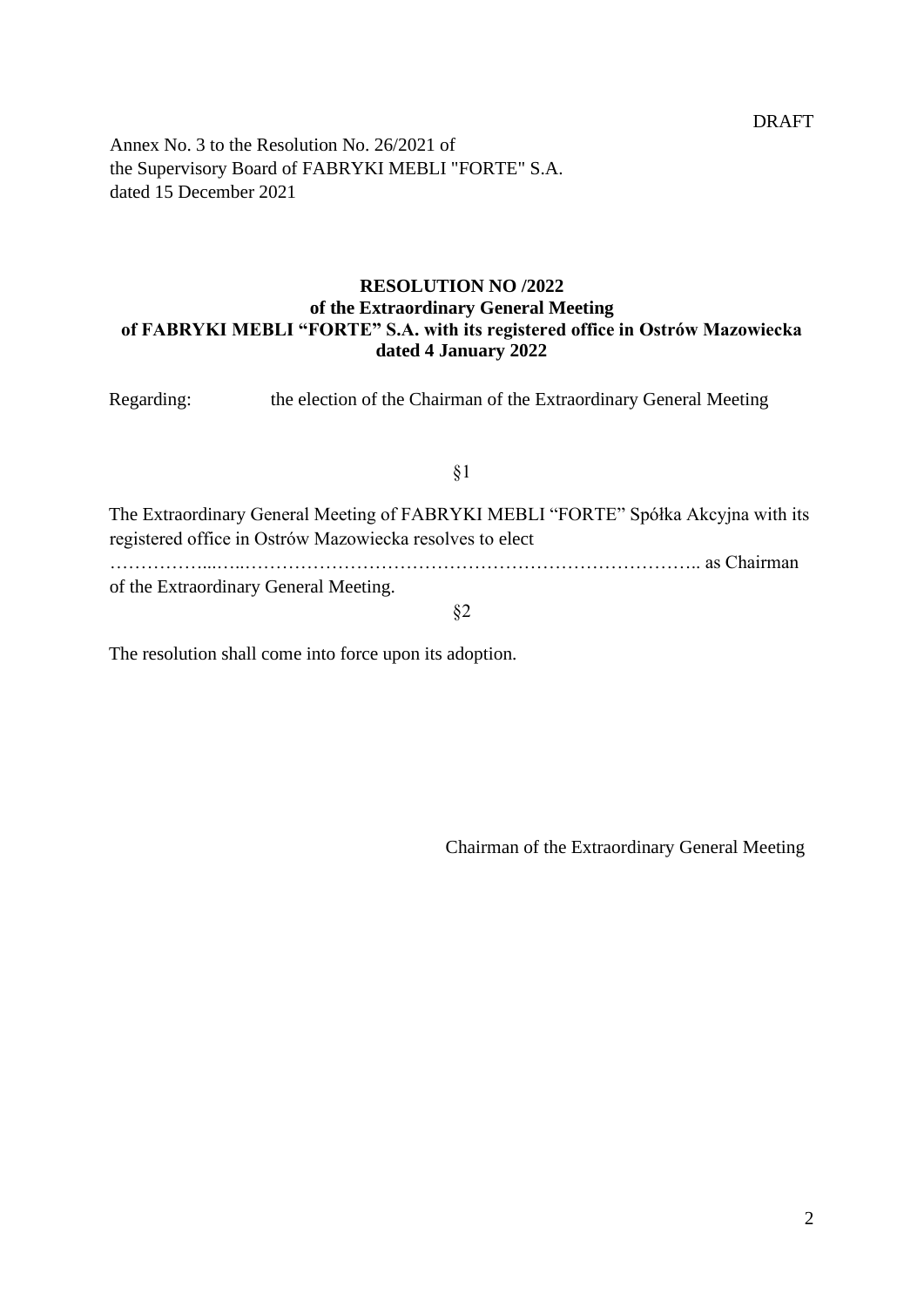# **RESOLUTION NO /2022 of the Extraordinary General Meeting of FABRYKI MEBLI "FORTE" S.A. with its registered office in Ostrów Mazowiecka dated 4 January 2022**

Regarding: the adoption of the agenda of the Extraordinary General Meeting

§1

The Extraordinary General Meeting of FABRYKI MEBLI "FORTE" Spółka Akcyjna with its registered office in Ostrów Mazowiecka resolves to adopt the following agenda:

- 1. Opening of the Extraordinary General Meeting.
- 2. Election of the Chairman of the Extraordinary General Meeting
- 3. Declaration that the Extraordinary General Meeting was correctly convened and is capable of adopting binding resolutions.
- 4. Adoption of the agenda of the Extraordinary General Meeting
- 5. Election of the Ballot Counting Committee.
- 6. Changes in the composition of the Supervisory Board
- 7. Closing the Extraordinary General Meeting.

§2

The resolution shall come into force upon its adoption.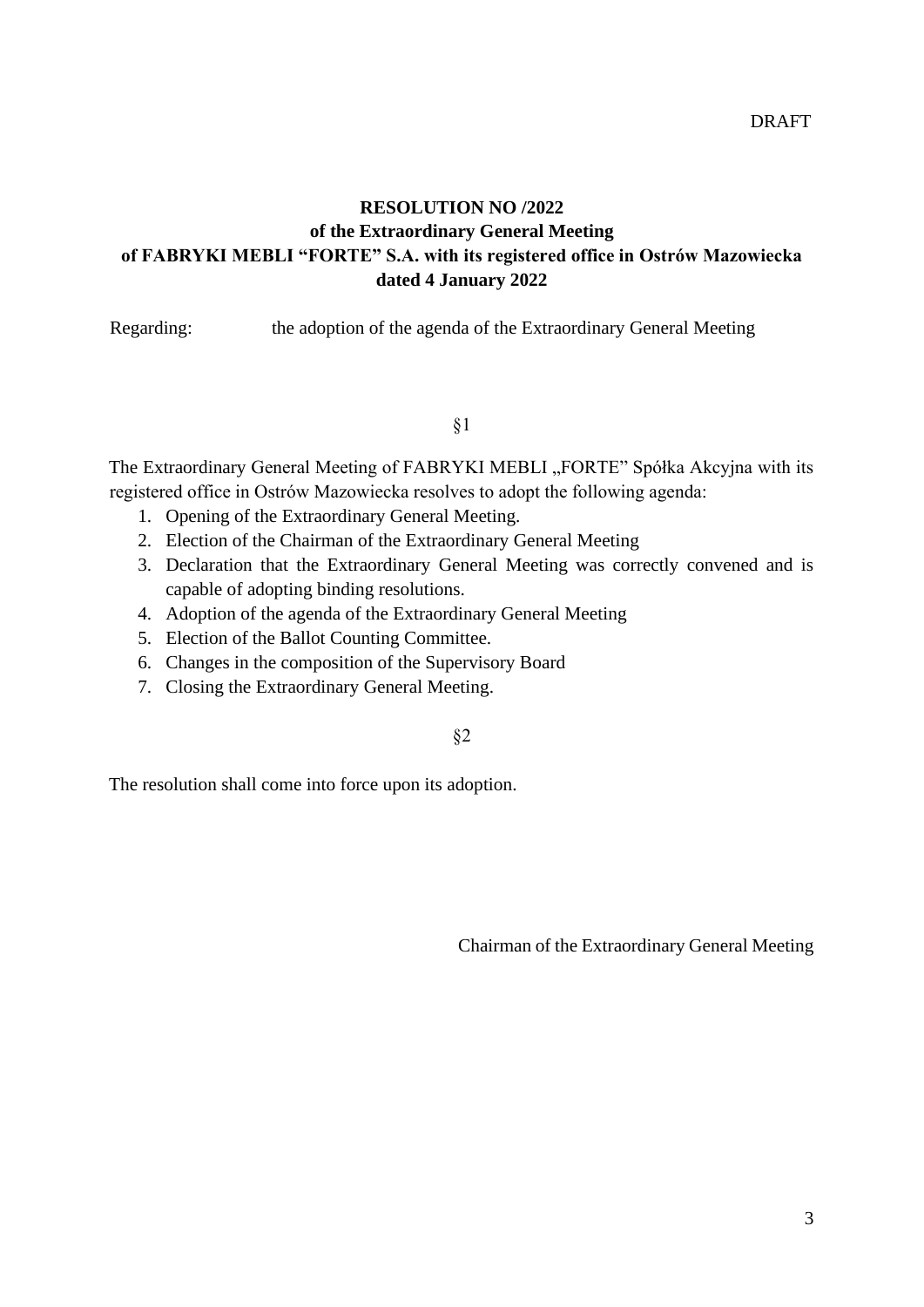### **RESOLUTION NO /2022 of the Extraordinary General Meeting of FABRYKI MEBLI "FORTE" S.A. with its registered office in Ostrów Mazowiecka dated 4 January 2022**

Regarding: the election of the Ballot Counting Committee

§1

The Extraordinary General Meeting of FABRYKI MEBLI "FORTE" Spółka Akcyjna with its registered office in Ostrów Mazowiecka resolves to elect the following persons as members of the Ballot Counting Committee: ..………………………..

#### §2

The resolution shall come into force upon its adoption.